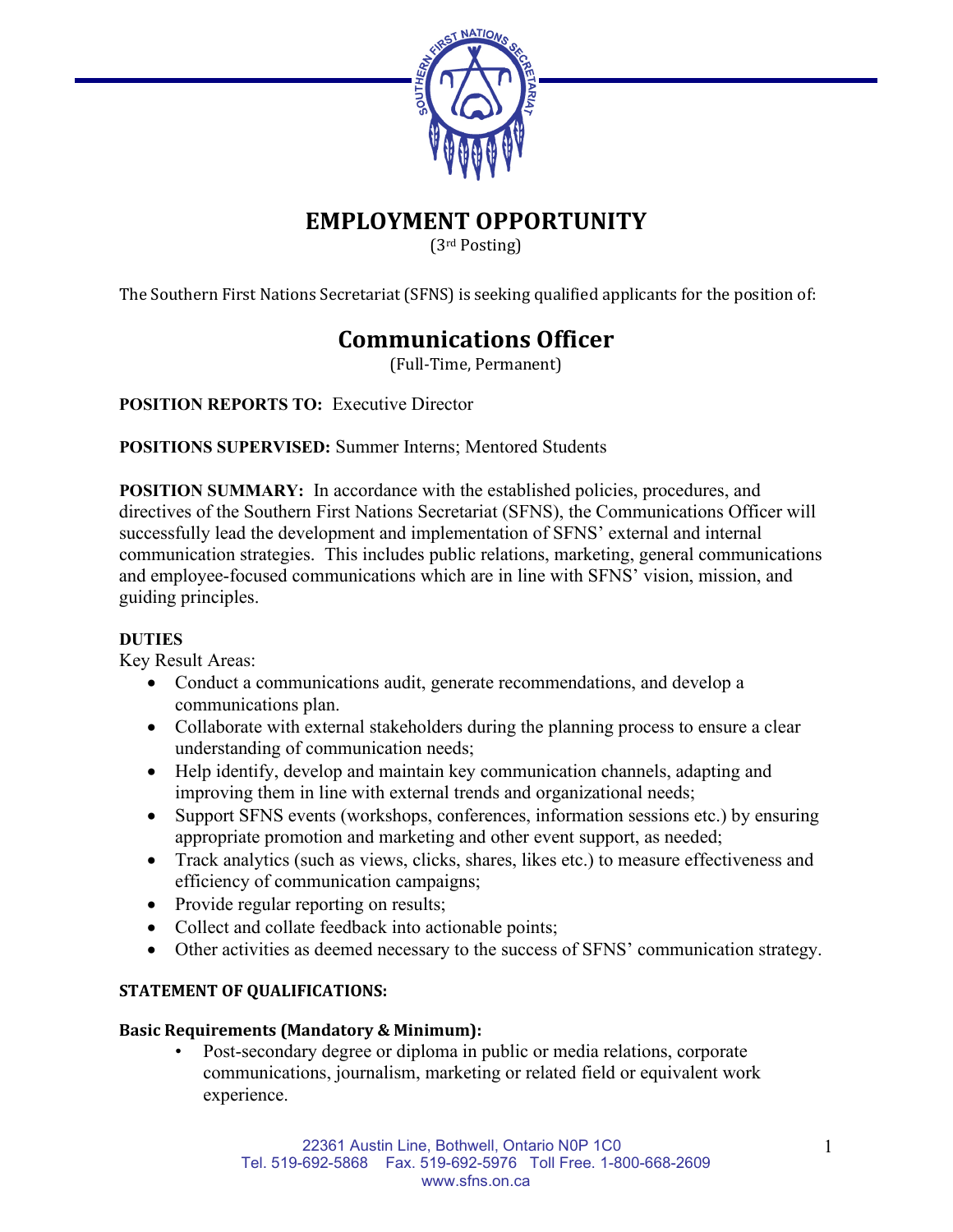

#### **Rated Requirements:**

- A passion for story, narrative structure and the creative arts;
- A skillful understanding of data reporting and analytics;
- An understanding of conventions and purposes of specific marketing processes and methods;
- Advanced technical skills or ability to enhance, including web site content management, photography, advertisement and graphic design, word-processing, spreadsheet and other advanced computer skills;
- Desire to continually evolve personal understanding of marketing and social media trends;
- Exceptional verbal and written communication skills;
- Exceptional organization and time-management skills and ability to prioritize multiple tasks to meet strict deadlines;
- Awareness and sensitivity to realities of First Nation people and communities is an asset;
- Willing to travel, valid driver's license, and unrestricted access to reliable transportation; and
- Willingness to provide a police check.

## **PHYSICAL DEMANDS:**

- Sitting for long time periods in office at a desk, computer terminal, or in meetings;
- Required to drive a vehicle to perform duties; and
- Very occasional medium lifting (maximum 50 pounds).

**SALARY RANGE:** \$50,000-\$58,000 per annum based on experience and qualifications, as well as a benefits package.

## **CLOSING DATE: Friday, June 24, 2022 at 4:00pm**

Interviews are tentatively scheduled for Wednesday, June 29, 2022.

Please submit a resume with three current employment references to:

Jennifer Whiteye, Executive Director Southern First Nations Secretariat Email: **[jenwhiteye@sfns.on.ca](mailto:jenwhiteye@sfns.on.ca)**

Please clearly mark your subject line: "Confidential – Communications Officer."

We thank all applicants for their interest, however, only those selected for an interview will be contacted.

\* A full job description is available upon request.